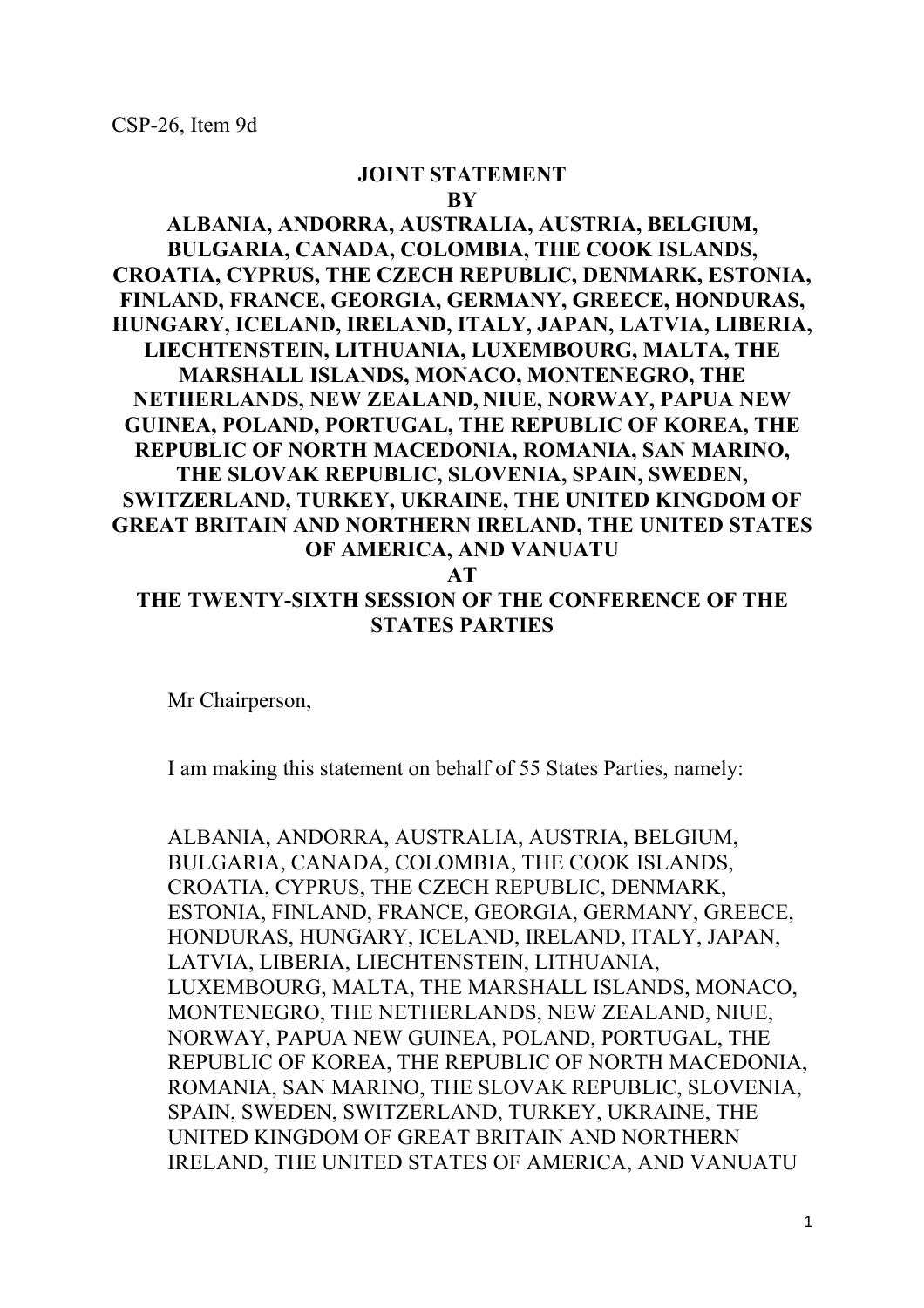1. We, as States Parties of the Chemical Weapons Convention, condemn in the strongest possible terms the use of a toxic chemical as a weapon in the Russian Federation against Mr Alexei Navalny on 20 August 2020. We remain gravely concerned by this use of a chemical weapon.

2. We welcome the assistance provided by the OPCW Technical Secretariat in relation to Mr Navalny's poisoning. OPCW analysis of biomedical samples confirmed the presence of a cholinesterase inhibitor. We note that the cholinesterase inhibitor was identified as a nerve agent from a group of chemicals known as "Novichoks". We have full confidence in the OPCW's independent scientific finding that Mr Navalny was exposed to a Novichok nerve agent. We note that a Novichok nerve agent was also used in an attack in the United Kingdom in 2018.

3. Any poisoning of an individual with a nerve agent is a use of a chemical weapon. The use of chemical weapons anywhere, at any time, by anyone, under any circumstances is unacceptable and contravenes international standards and norms against such use. States Parties to the Chemical Weapons Convention have repeatedly condemned all use of chemical weapons and reiterated their commitment to the prohibition against the use of chemical weapons under Article I of the Convention. Use of a chemical weapon constitutes a direct threat to the object and purpose of the Convention.

4. We reiterate and reaffirm our strong support for the Convention on the Prohibition of the Development, Production, Stockpiling and Use of Chemical Weapons and on their Destruction. The Convention is an essential pillar of the international disarmament and counter-proliferation architecture and the rulesbased international order on which we all rely. We underline the importance of the full implementation of the Convention and underscore our enduring commitment to exclude completely the possibility of the use of chemical weapons.

5. Article VIII, paragraph 20 of the Convention provides that the Conference shall oversee the implementation of the Convention, act in order to promote its object and purpose, and review compliance with it. We urge the Russian Federation, on whose territory this attack on a Russian political opposition figure took place, to assist the Conference in this role by disclosing in a comprehensive and transparent manner the circumstances of this chemical weapons attack. We note that the Russian Federation submitted a request for technical assistance from the Technical Secretariat, with reference to Article VIII, paragraph 38(e) of the Convention, but that the Russian Federation has not